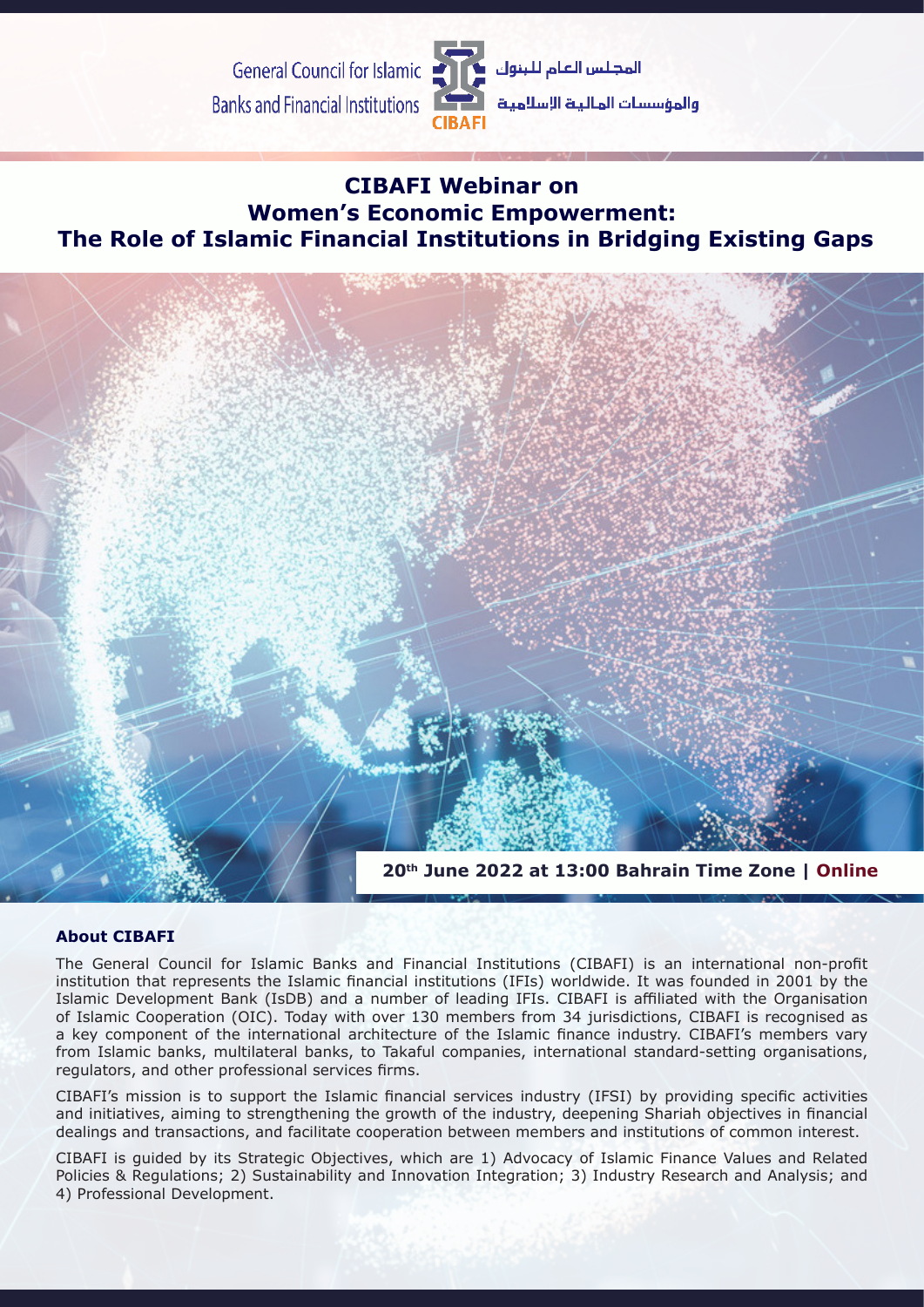#### **Background**

Women's empowerment is essential to enable the participation of women in the development of the different life aspects, socially, politically, and economically. In addition, empowering women economically is essential to achieving economic prosperity. This can be attained by two key means: increasing women's access to financial services and enabling their contribution to the workforce.

Efforts were made over the years to empower women and equip them with the necessary skills and provide equal access to opportunities. However, more work is needed to meet the existing gaps in women's financial inclusion and participation in the labour force. For example, according to research, it is estimated that around 1 billion women still do not have access to formal financial services<sup>1</sup>. It is also reported that women represented only 39.2% of the total global labour force in 2021<sup>2</sup>, with their representation usually decreasing with the increase in the seniority positions. The effects of Covid-19 have further exacerbated these issues, expected to widen existing gender gaps.

Financial institutions can play an important role in empowering women and filling existing gaps. This is through offering tailored financial services and digital offerings that consider women's needs and increase their access to finance. Financial institutions may also contribute by increasing women's workplace representation and creating accommodative environments for their progress. Islamic finance presents an increased opportunity to pave the way for women's economic empowerment through its values that support equality and wealth .creation

In this webinar, CIBAFI aims to bring together experts to discuss women's economic empowerment and the role of Islamic financial institutions (IFIs) in its attainment. The webinar will look at understanding the critical enablers of women's economic empowerment and the barriers that hinder its achievement. It will also dive into the tools for IFIs to achieve women's economic empowerment and the opportunities this provides for economic and sustainable development.

| Agenda          |                                                                                                                               |
|-----------------|-------------------------------------------------------------------------------------------------------------------------------|
| $13:00 - 13:10$ | Welcoming / Opening Remarks                                                                                                   |
| $13:10 - 13:30$ | Keynote Speech                                                                                                                |
| $13:30 - 13:40$ | Presentation of the Findings of the GIBS 2022 Report                                                                          |
| $13:40 - 14:40$ | Exploring the Role of Islamic Financial Institutions in Achieving Women's<br><b>Economic Empowerment</b>                      |
|                 | Understanding Women's Economic Empowerment: Its Role in Sustainable<br>$\bullet$<br>Development.                              |
|                 | Islamic Finance's Values as a Driver for Women's Empowerment.<br>$\bullet$                                                    |
|                 | Tailoring Islamic Financial Products and Services to the Female Market.<br>$\bullet$                                          |
|                 | Empowering the Women Workforce in IFIs: Strategies, Leadership, and<br>$\bullet$<br>Professional Empowerment.                 |
|                 | Beyond Customers and the Workforce: The Role of Philanthropy and Corporate<br>$\bullet$<br>Social Responsibility Initiatives. |
| $14:40 - 14:55$ | Questions and Answers                                                                                                         |
| $14:55 - 15:00$ | Closing                                                                                                                       |
|                 |                                                                                                                               |

DISCLAIMER: Every effort has been made to ensure the accuracy of the information provided. However, the information and programme details may be subject to change without prior notice.

<sup>1. (</sup>Global Partnership for Financial Inclusion, 2020). Available at: https://www.gpfi.org/sites/gpfi/files/sites/default/files/saudig20\_women.pdf 2. (The World Bank, 2022). Available at: https://data.worldbank.org/indicator/SL.TLF.TOTL.FE.ZS